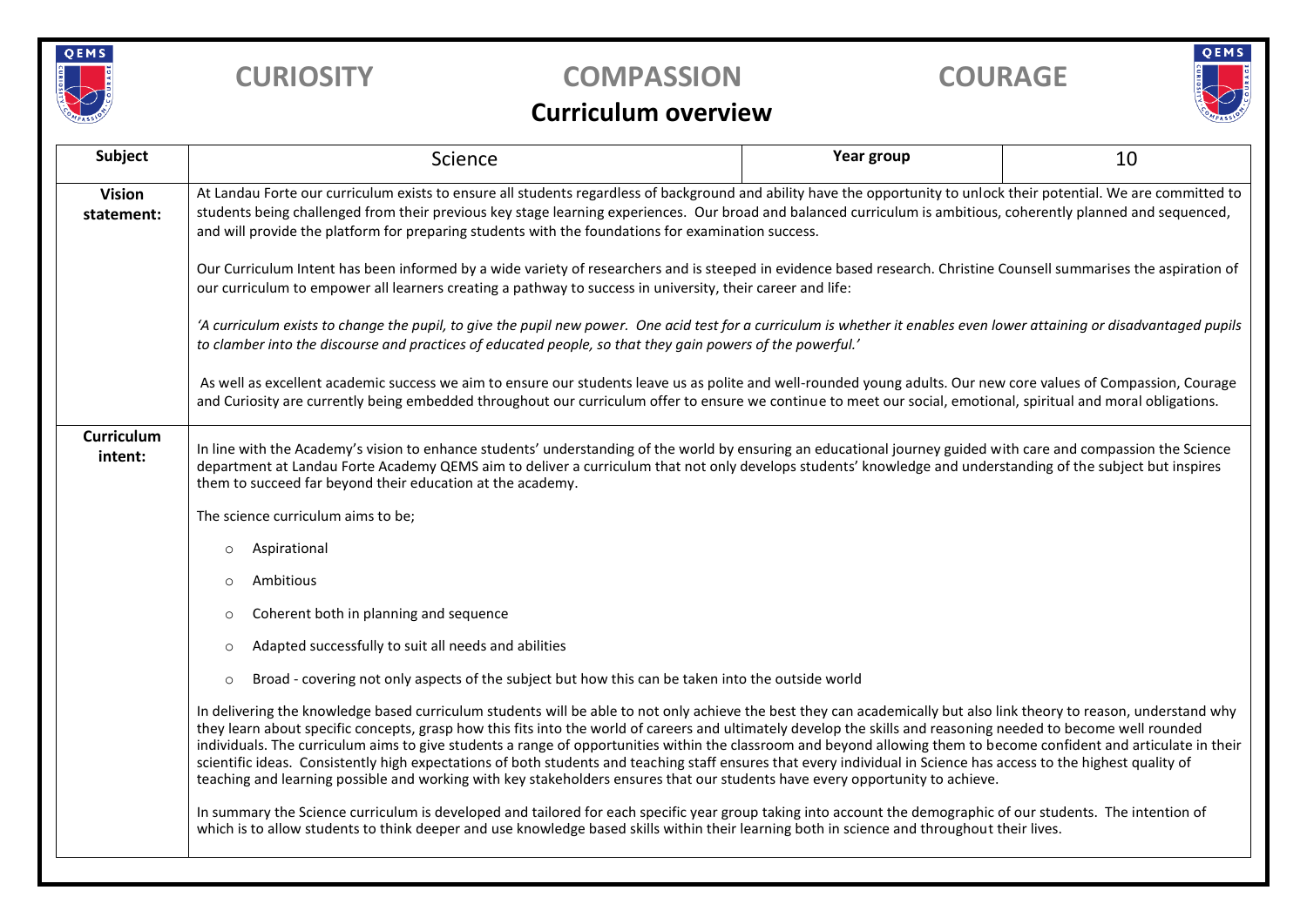|   | Е |  |            |  |
|---|---|--|------------|--|
| Ξ |   |  | u<br>n u R |  |

# **CURIOSITY COMPASSION COURAGE**





| OMPASSION           |                                                                                                                                                                      |                                                                                                                                                                        | OMPASS |  |
|---------------------|----------------------------------------------------------------------------------------------------------------------------------------------------------------------|------------------------------------------------------------------------------------------------------------------------------------------------------------------------|--------|--|
| <b>Threshold</b>    | Biology                                                                                                                                                              |                                                                                                                                                                        |        |  |
| Concepts (TCs):     | 1.                                                                                                                                                                   | Cell biology                                                                                                                                                           |        |  |
|                     | 2.                                                                                                                                                                   | Organisation                                                                                                                                                           |        |  |
|                     | 3.                                                                                                                                                                   | Infection and response                                                                                                                                                 |        |  |
|                     | 4.                                                                                                                                                                   | Bioenergetics                                                                                                                                                          |        |  |
|                     | 5.                                                                                                                                                                   | Homeostasis and response                                                                                                                                               |        |  |
|                     | 6.                                                                                                                                                                   | Inheritance, variation and evolution                                                                                                                                   |        |  |
|                     |                                                                                                                                                                      | 7. Ecology                                                                                                                                                             |        |  |
|                     | Chemistry                                                                                                                                                            |                                                                                                                                                                        |        |  |
|                     | 1.                                                                                                                                                                   | Atomic structure and periodic table                                                                                                                                    |        |  |
|                     | 2.                                                                                                                                                                   | Bonding, structure and properties of matter                                                                                                                            |        |  |
|                     | 3.                                                                                                                                                                   | Quantitative chemistry                                                                                                                                                 |        |  |
|                     | 4.                                                                                                                                                                   | Chemical changes                                                                                                                                                       |        |  |
|                     | 5.                                                                                                                                                                   | Energy changes                                                                                                                                                         |        |  |
|                     | 6.                                                                                                                                                                   | Rate and extent of chemical change                                                                                                                                     |        |  |
|                     | 7.                                                                                                                                                                   | Organic chemistry                                                                                                                                                      |        |  |
|                     | 8.                                                                                                                                                                   | Chemical analysis                                                                                                                                                      |        |  |
|                     | 9.                                                                                                                                                                   | Chemistry of the atmosphere                                                                                                                                            |        |  |
|                     |                                                                                                                                                                      | 10. Using resources                                                                                                                                                    |        |  |
|                     | Physics                                                                                                                                                              |                                                                                                                                                                        |        |  |
|                     | 1.                                                                                                                                                                   | Energy                                                                                                                                                                 |        |  |
|                     | 2.                                                                                                                                                                   | Electricity                                                                                                                                                            |        |  |
|                     | 3.                                                                                                                                                                   | Particle model of matter                                                                                                                                               |        |  |
|                     | 4.                                                                                                                                                                   | Atomic structure                                                                                                                                                       |        |  |
|                     | 5.                                                                                                                                                                   | Forces                                                                                                                                                                 |        |  |
|                     | 6.                                                                                                                                                                   | Waves                                                                                                                                                                  |        |  |
|                     | 7.                                                                                                                                                                   | Magnetism and electromagnetism                                                                                                                                         |        |  |
|                     |                                                                                                                                                                      | 8. Space                                                                                                                                                               |        |  |
| <b>KS2 National</b> |                                                                                                                                                                      |                                                                                                                                                                        |        |  |
| <b>Curriculum</b>   |                                                                                                                                                                      | The principal focus of science teaching in upper key stage 2 is to enable pupils to develop a deeper understanding of a wide range of scientific ideas. They should do |        |  |
| summary:            | this through exploring and talking about their ideas; asking their own questions about scientific phenomena; and analysing functions, relationships and interactions |                                                                                                                                                                        |        |  |
|                     | more systematically. At upper key stage 2, they should encounter abstract ideas and begin to recognise how these ideas help them to understand and predict how       |                                                                                                                                                                        |        |  |
|                     | the world operates. They should also begin to recognise that scientific ideas change and develop over time. They should select the most appropriate ways to answer   |                                                                                                                                                                        |        |  |
|                     |                                                                                                                                                                      | science questions using different types of scientific enquiry, including observing changes over different periods of time, noticing patterns, grouping and classifying |        |  |
|                     |                                                                                                                                                                      | things, carrying out comparative and fair tests and finding things out using a wide range of secondary sources of information. Pupils should draw conclusions based    |        |  |
|                     |                                                                                                                                                                      | on their data and observations, use evidence to justify their ideas, and use their scientific knowledge and understanding to explain their findings.                   |        |  |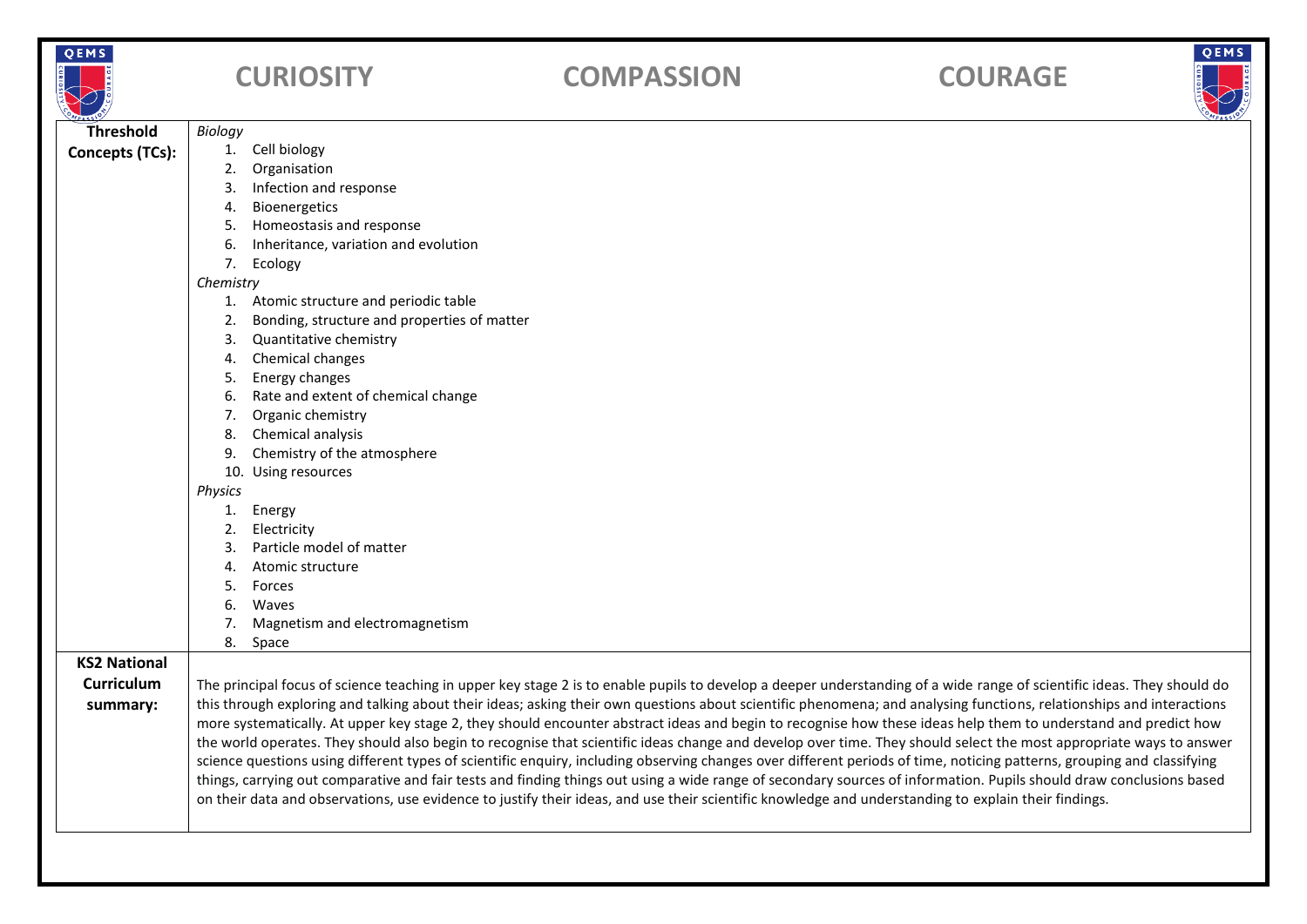

## **CURIOSITY COMPASSION COURAGE**



|                 | Pupils should read, spell and pronounce scientific vocabulary correctly. |                                                        |                                                                                                                                                                      |                     |              |                      |
|-----------------|--------------------------------------------------------------------------|--------------------------------------------------------|----------------------------------------------------------------------------------------------------------------------------------------------------------------------|---------------------|--------------|----------------------|
|                 | <b>Working scientifically</b>                                            |                                                        |                                                                                                                                                                      |                     |              |                      |
|                 | content:                                                                 |                                                        | During years 5 and 6, pupils should be taught to use the following practical scientific methods, processes and skills through the teaching of the programme of study |                     |              |                      |
|                 |                                                                          |                                                        | planning different types of scientific enquiries to answer questions, including recognising and controlling variables where necessary                                |                     |              |                      |
|                 | $\bullet$                                                                |                                                        | taking measurements, using a range of scientific equipment, with increasing accuracy and precision, taking repeat readings when appropriate                          |                     |              |                      |
|                 | $\bullet$                                                                |                                                        | recording data and results of increasing complexity using scientific diagrams and labels, classification keys, tables, scatter graphs, bar and line graphs           |                     |              |                      |
|                 |                                                                          |                                                        | using test results to make predictions to set up further comparative and fair tests                                                                                  |                     |              |                      |
|                 |                                                                          | written forms such as displays and other presentations | reporting and presenting findings from enquiries, including conclusions, causal relationships and explanations of and a degree of trust in results, in oral and      |                     |              |                      |
|                 |                                                                          |                                                        |                                                                                                                                                                      |                     |              |                      |
|                 |                                                                          |                                                        | identifying scientific evidence that has been used to support or refute ideas or arguments                                                                           |                     |              |                      |
|                 | <b>Topics covered:</b>                                                   |                                                        |                                                                                                                                                                      |                     |              |                      |
|                 | and Space, Evolution.                                                    |                                                        | Animals Including Humans, Everyday Materials (Properties and Changes of Materials), Living Things and their Habitats, Light, Forces and Magnets, Electricity, Earth  |                     |              |                      |
|                 | Critical thinking                                                        | Organisation                                           | Collaboration                                                                                                                                                        | Adaptability        | Oracy        | Self-quizzing        |
| Learner skills: | <b>CRITICAL THINKING</b>                                                 | <b>ORGANISATION</b>                                    | <b>COLLABORATION</b>                                                                                                                                                 | <b>ADAPTABILITY</b> | <b>ORACY</b> | <b>SELF QUIZZING</b> |
|                 |                                                                          |                                                        | Term 6 Jun-Jul<br>How can Science be used to solve the problems of the future?                                                                                       |                     |              |                      |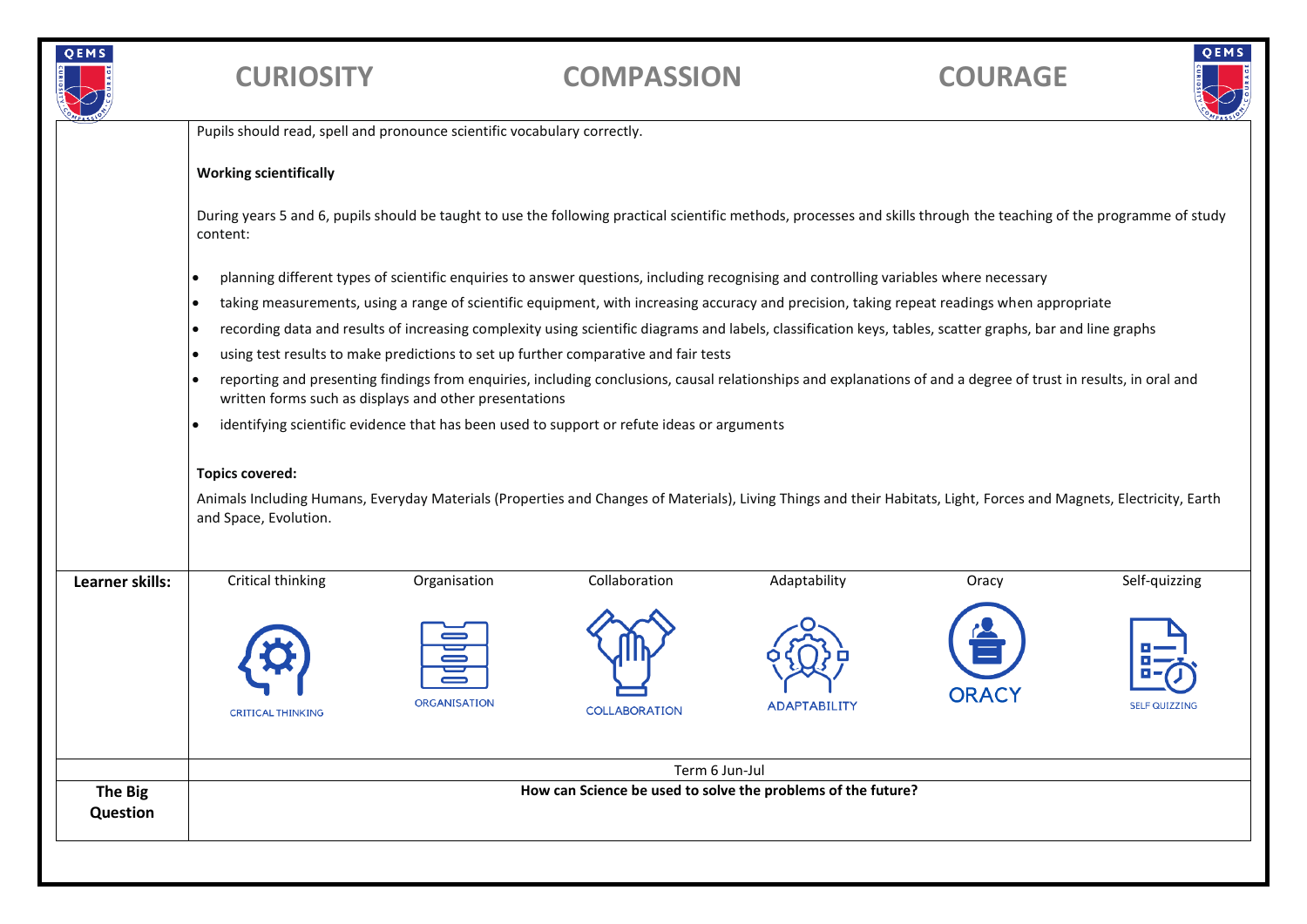| QEMS                             | <b>CURIOSITY</b>                                                           | <b>COMPASSION</b>                                                                                           | <b>COURAGE</b> | QEMS |
|----------------------------------|----------------------------------------------------------------------------|-------------------------------------------------------------------------------------------------------------|----------------|------|
| <b>Big picture</b><br>questions: | How do we get from oil to useful fuels?<br>What causes diseases?           |                                                                                                             |                |      |
| Content                          | <b>Complete CC16-17 Fuels and atmospheric science</b>                      |                                                                                                             |                |      |
| (Linked to TCs):                 | Hydrocarbons<br><b>Fractional distillation</b><br>Alkanes                  |                                                                                                             |                |      |
|                                  | Combustion<br>Fuels and pollution                                          |                                                                                                             |                |      |
|                                  | Cracking<br>Early atmosphere<br>Today's atmosphere                         |                                                                                                             |                |      |
|                                  | Climate change                                                             |                                                                                                             |                |      |
|                                  | End of year PPE - Chemistry Paper 2 and Physics paper 1 (combined science) |                                                                                                             |                |      |
|                                  | CB5 Health, disease and the development of medicine<br>Health and disease  |                                                                                                             |                |      |
|                                  | Non-communicable diseases                                                  |                                                                                                             |                |      |
|                                  | Cardiovascular disease                                                     |                                                                                                             |                |      |
|                                  | Pathogens                                                                  |                                                                                                             |                |      |
|                                  | <b>Spreading Pathogens</b>                                                 |                                                                                                             |                |      |
|                                  | Physical and chemical barriers<br>The immune system                        |                                                                                                             |                |      |
|                                  | Antibiotics                                                                |                                                                                                             |                |      |
|                                  |                                                                            |                                                                                                             |                |      |
|                                  | <b>Separate Biology</b>                                                    |                                                                                                             |                |      |
|                                  | SB5 Health, Disease and the development of medicine<br>Health and disease  |                                                                                                             |                |      |
|                                  | Non-communicable diseases                                                  |                                                                                                             |                |      |
|                                  | Cardiovascular disease                                                     |                                                                                                             |                |      |
|                                  | Pathogens                                                                  |                                                                                                             |                |      |
|                                  | <b>Spreading Pathogens</b>                                                 |                                                                                                             |                |      |
|                                  | Physical and chemical barriers                                             |                                                                                                             |                |      |
|                                  | The immune system                                                          |                                                                                                             |                |      |
|                                  | Antibiotics                                                                |                                                                                                             |                |      |
|                                  | <b>Separate Chemistry</b>                                                  |                                                                                                             |                |      |
|                                  |                                                                            | SC25-26 Qualitative Analysis: Tests for Ions, Bulk and Surface Properties of Matter Including Nanoparticles |                |      |
|                                  |                                                                            |                                                                                                             |                |      |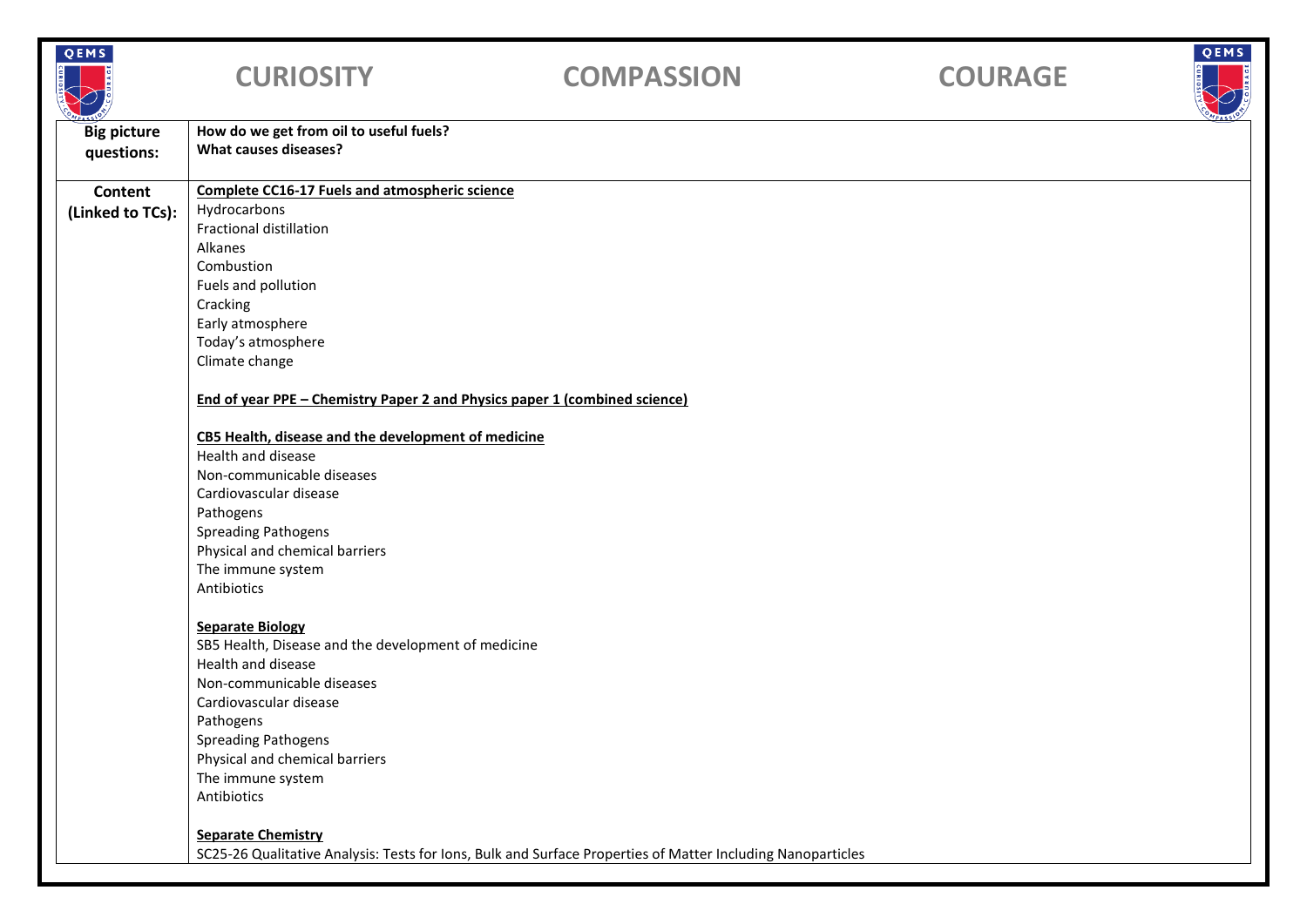| QEMS                                              | <b>CURIOSITY</b>                                                                                                                               | <b>COMPASSION</b>                                                                    | QEMS<br><b>COURAGE</b>                                                                                                                 |
|---------------------------------------------------|------------------------------------------------------------------------------------------------------------------------------------------------|--------------------------------------------------------------------------------------|----------------------------------------------------------------------------------------------------------------------------------------|
|                                                   | Flame tests and photometry<br>Tests for positive ions<br>Tests for negative ions<br>Choosing materials<br>Composite materials<br>Nanoparticles |                                                                                      |                                                                                                                                        |
|                                                   | <b>Separate Physics</b><br>Complete SP6 Radioactivity                                                                                          |                                                                                      |                                                                                                                                        |
|                                                   | SP7 Astronomy<br>The solar system<br>Gravity and orbits<br>Life cycles of stars<br>Red-shift<br>Origin of the Universe                         |                                                                                      |                                                                                                                                        |
|                                                   |                                                                                                                                                |                                                                                      |                                                                                                                                        |
| <b>Vocabulary</b><br>Instruction:                 | <b>Biology:</b><br>Infection<br>Viral<br>Bacterial<br>Fungal<br>Protist<br>Immunity<br>Vaccines<br>Antibiotics<br>Monoclonal                   | Chemistry:<br>Fuel<br>Alkane<br>Alkene<br>Cracking<br><b>Fractional distillation</b> | <b>Physics:</b><br>Satellite<br>Orbit<br>Nebula<br>Supernova<br>Protostar<br>Red shift<br><b>Cosmic Microwave Background Radiation</b> |
| Assessment:                                       | End of topic test for all topics<br><b>Summative Assessment 2</b>                                                                              |                                                                                      |                                                                                                                                        |
| Key/Historical<br>misconceptions<br>in this unit: | <b>Biology</b><br>Misconception: Vaccines contain the live disease.                                                                            | Misconception: Crude oil can be used as a fuel (not<br>separated into its fractions) | Misconception: There is only one type of star                                                                                          |
|                                                   |                                                                                                                                                |                                                                                      |                                                                                                                                        |